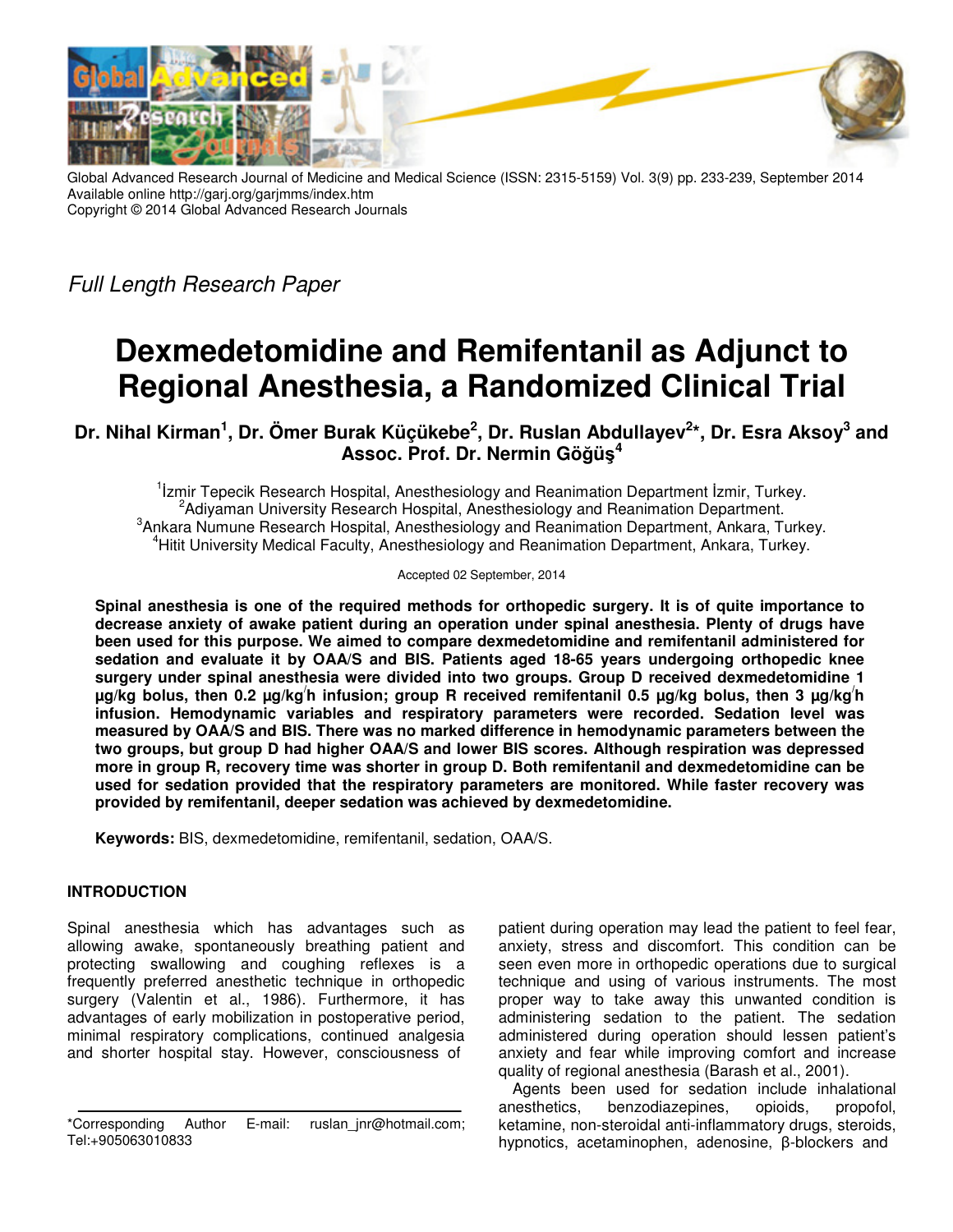$\alpha$ <sub>2</sub>-agonists (Turan et al., 2004).

Dexmedetomidine is a novel  $\alpha_{2}$ -reseptor agonist in our country. It has been shown in trials that,  $\alpha$ -reseptor agonists have sympatholytic and dose-related analgesia and sedation effects and can suppress neuroendocrine and hemodynamic responses to surgery and anesthesia. These properties make dexmedetomidine theoretically appropriate agent to be used in anesthesia (Turan et al., 2004). Moreover, decreasing need for opioids without respiratory depression is an advantage of dexmedetomidine in monitorized anesthetic care (Salengross et al., 1998).

Risks due to sedation are related to the sedation level and can be prevented by following the sedation levels. For this purpose, sedation scales such as, Ramsay Sedation Scale (RSS), Observer's Assessment of Alertness/Sedation Scale (OAA/S) and EEG monitorization like Bispectral Index (BIS) can be used (Burrow et al., 2001).

In our study we aimed to compare the efficacies, hemodynamic responses, adverse reactions and recovery times of dexmedetomidine and remifentanil administered for sedation in patients undergoing arthroscopic knee surgery under spinal anesthesia.

# **MATERIALS AND METHODS**

After the approval of Clinical Trials Local Ethics Committee; 30 patients of ASA I-II physical status aged 18-35 years, undergoing elective arthroscopic knee surgery were included in the study. All patients were informed and written informed consents were taken separately before the procedure.

Patients having advanced stage cardiac and pulmonary disease, neurological disease and obstructive sleep apnea syndrome history; those with anxiolytic, antidepressant, analgesic,  $\alpha_2$ -receptor agonist, reserpine drug use and those having contraindications for spinal anesthesia and psychomotor functional disorder were excluded from the study.

Patients were randomly allocated into two groups as Remifentanil (Group R, n=15) and Dexmedetomidine (Group D, n=15) by closed envelope method. In Group R, 2 mg lyophilized powder of remifentanil HCL (Ultiva® 2 mg, lyophilized powder flacon, Glaxo Smith Kline, Istanbul) was diluted into 50 mL of 0.9 % saline to make 50 mL of solution at a concentration of 40 µg/mL . In Group D, 2 mL of dexmedetomidine (Precedex® 200 µg, 2 mL flacon, Abbot Lab, Istanbul) and 48 mL of 0.9 % saline were mixed to make 50 mL of solution at a concentration of 4µg/mL. In both groups study drug dilutions were prepared by the main researcher. The prepared study drugs were placed into infusion pump (Eczacıbaşı, Colleague 3 volumetric infusion pump, USA)

after passing through a standard set (REF VMC9626 Baxter, Colleague) of the infusion pump. Patients were not premedicated before the operation.

Routine monitorization included standard electrocardiography (ECG), noninvasive blood pressure (NIBP), peripheral oxygen saturation  $(SpO<sub>2</sub>)$ , nasal endtidal carbon dioxide pressure ( $pETCO<sub>2</sub>$ ) and respiratory rate (RR) monitoring. Patients were also monitorized by BIS (Aspect Medical Systems A-2000 Bispectral index, USA) to measure sedation level. OAA/S values were recorded before, during and after the operation.

After vascular access was provided by a 20 gauge intravenous (iv) catheterization through patient's dorsal side of right/left hand, isotonic saline solution at a rate of 8 mL/kg/h was infused. 3 L/min 100 % oxygen was given via face mask and was continued during anesthesia induction and maintenance.

Spinal anesthesia was performed with 25 gauge spinal needle inserted at  $L_{3-4}$  or  $L_{4-5}$  space in sitting position using 10-15 mg 0.5% hyperbaric bupivacaine. After determining block level at  $T_{10}$  dermatome, sedative infusion was started and the surgery was permitted to begin. In Group D, a bolus administration dose of 1 µg/kg dexmedetomidine in 10 minutes was followed by an infusion rate of 2 µg/kg/h until the end of the procedure. In Group R, a bolus administration dose of 0.5 µg/kg remifentanil in 10 minutes was followed by an infusion rate of 3 µg/kg/h until the end of the operation. Spinal anesthesia application times, times to reach sensorial block to  $T_{10}$  and surgery starting times were recorded.

Heart rate (HR), systolic arterial pressure (SAP), diastolic arterial pressure (DAP), mean arterial pressure (MAP), respiratory rate (RR), end-tidal  $CO<sub>2</sub>$  (pETCO<sub>2</sub>), peripheral oxygen saturation  $(SpO<sub>2</sub>)$ , BIS and OAA/S values were recorded before intrathecal drug injection; throughout the operation at the  $1<sup>st</sup>$  minute and later at every 5 minutes of sedative infusion; after the operation in recovery room at  $1<sup>st</sup>$  minute and later at every 10 minutes.

Recovery times of patients were recorded. Recovery time was determined as the time which starts from the cessation of sedative drug infusion until the patient's absolute awakeness, BIS >85 and OAA/S value of 1.

Intraoperative and postoperative hypotension, bradycardia, desaturation, nausea, vomiting, shivering and other adverse reactions were all recorded.

Statistical data analysis was made using SPSS 17.0 software. In evaluation of values; frequency ranges, means, standard deviations, percentages, cross tables were used. Categorical comparisons were made with Chi-Square or Fisher's Exact Test. Mann Whitney U Test was used to compare whether any difference was existed or not between the groups and in independent groups ttest was used. P<0.05 was accepted as significant.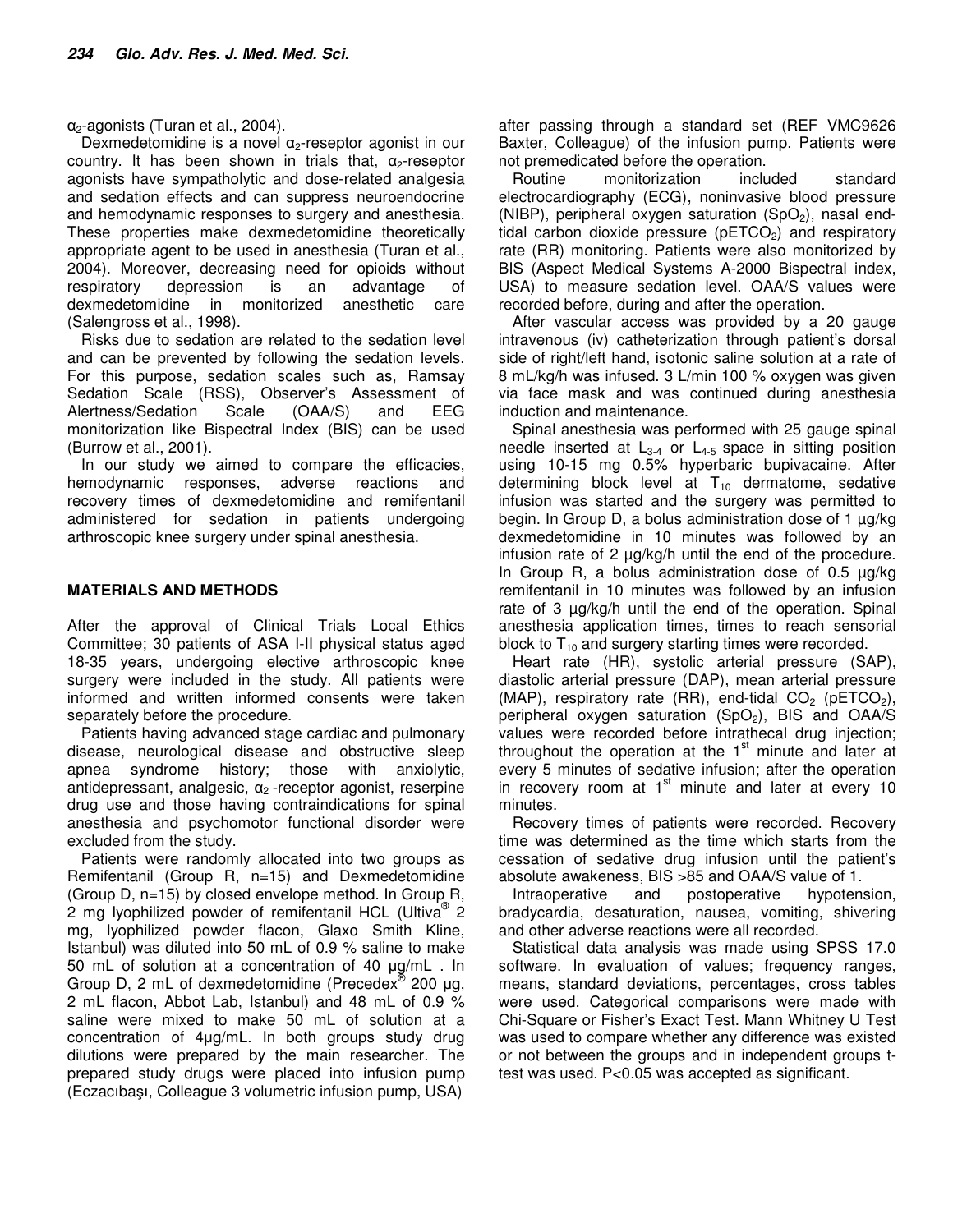|                               |        | Group $R(n=15)$    | Group $D(n=15)$   | Ρ     |
|-------------------------------|--------|--------------------|-------------------|-------|
| Age (year)                    |        | $44.67 \pm 12.37$  | $44.33 \pm 11.70$ | 0.940 |
| Height $(cm)$                 |        | $167.20 \pm 10.18$ | $165.13 \pm 7.79$ | 0.537 |
| <b>Body weight (kg)</b>       |        | $73.60 \pm 11.70$  | $74.80 \pm 14.98$ | 0.809 |
| Gender                        | Male   | $8(53.3\%)$        | $6(40.0\%)$       | 0.464 |
|                               | Female | 7(46.7%)           | $9(60.0\%)$       |       |
| <b>ASA</b>                    |        | 2 (13.33%)         | 1(6.67%)          | 0.543 |
|                               | Ш      | 13 (86.77%)        | 14 (93.33%)       |       |
| Anesthesia duration (min)     |        | $45.27 \pm 10.47$  | $40.47 \pm 9.93$  | 0.208 |
| <b>Surgery duration (min)</b> |        | $52.47 \pm 10.68$  | $50.07 \pm 9.02$  | 0.512 |

**Table 1.** Demographical Properties, Anesthesia and Surgery Durations



**Figure 1.** Comparison of HR between the Groups

### **RESULTS**

The demographical data, anesthetic and surgical durations are shown at Table 1; there were no significant differences between the groups (p>0.05).

At the  $5<sup>th</sup>$  minute of sedative infusion and  $60<sup>th</sup>$  minute of recovery room, HR values of group D were significantly lower than those in group R (p<0.05), (Figure 1). This difference was clinically unimportant. There was no significant difference in HR values measured at the other times (p>0.05).

MAP values measured at corresponding times from  $5<sup>th</sup>$ minute of sedative infusion to  $20<sup>th</sup>$  minute of recovery room were not significantly different (p>0.05); whereas MAP values measured before spinal anesthesia, after spinal anesthesia, at  $1<sup>st</sup>$  minute of sedative infusion, at recovery room  $30<sup>th</sup>$ ,  $40<sup>th</sup>$ ,  $50<sup>th</sup>$  and  $60<sup>th</sup>$  minutes were significantly lower in group D than those in group R (p<0.05), (Figure 2). However, this difference was not important clinically.

After spinal anesthesia,  $SpO<sub>2</sub>$  values measured at the 1<sup>st</sup> and 5<sup>th</sup> minutes of sedative infusion and at 50<sup>th</sup> minute of recovery room were significantly lower in group R than those in group D (p<0.05), however this difference was not significant clinically.

After spinal anesthesia,  $pETCO<sub>2</sub>$  values measured at the  $1<sup>st</sup>$ , 40<sup>th</sup> and 45<sup>th</sup> minutes of sedative infusion were significantly higher in group R than those in group D; though this difference was not significant clinically  $(p<0.05)$ .

Respiratory rate values measured at all times of the study were statistically lower in group R than those in group D (p<0.05), (Figure 3). Although this difference was significant quantitatively, it was not important clinically.

OAA/S values measured at the  $5^{th}$ ,15<sup>th</sup>,25<sup>th</sup>,30<sup>th</sup>,35<sup>th</sup>,40<sup>th</sup>,45<sup>th</sup> and 50<sup>th</sup> minutes of the sedative infusion and at the  $1<sup>st</sup>$ ,  $10<sup>th</sup>$ ,  $20<sup>th</sup>$  and  $30<sup>th</sup>$ minutes of recovery room were significantly higher in the group D than the group R (p<0.05), (Figure 4).

While there was no significant difference in BIS values

**BAS:** Before sedative agent, **ASA**: After sedative agent, **Rec R**: Recovery room, **HR**: Heart rate, **bpm**: beats per min.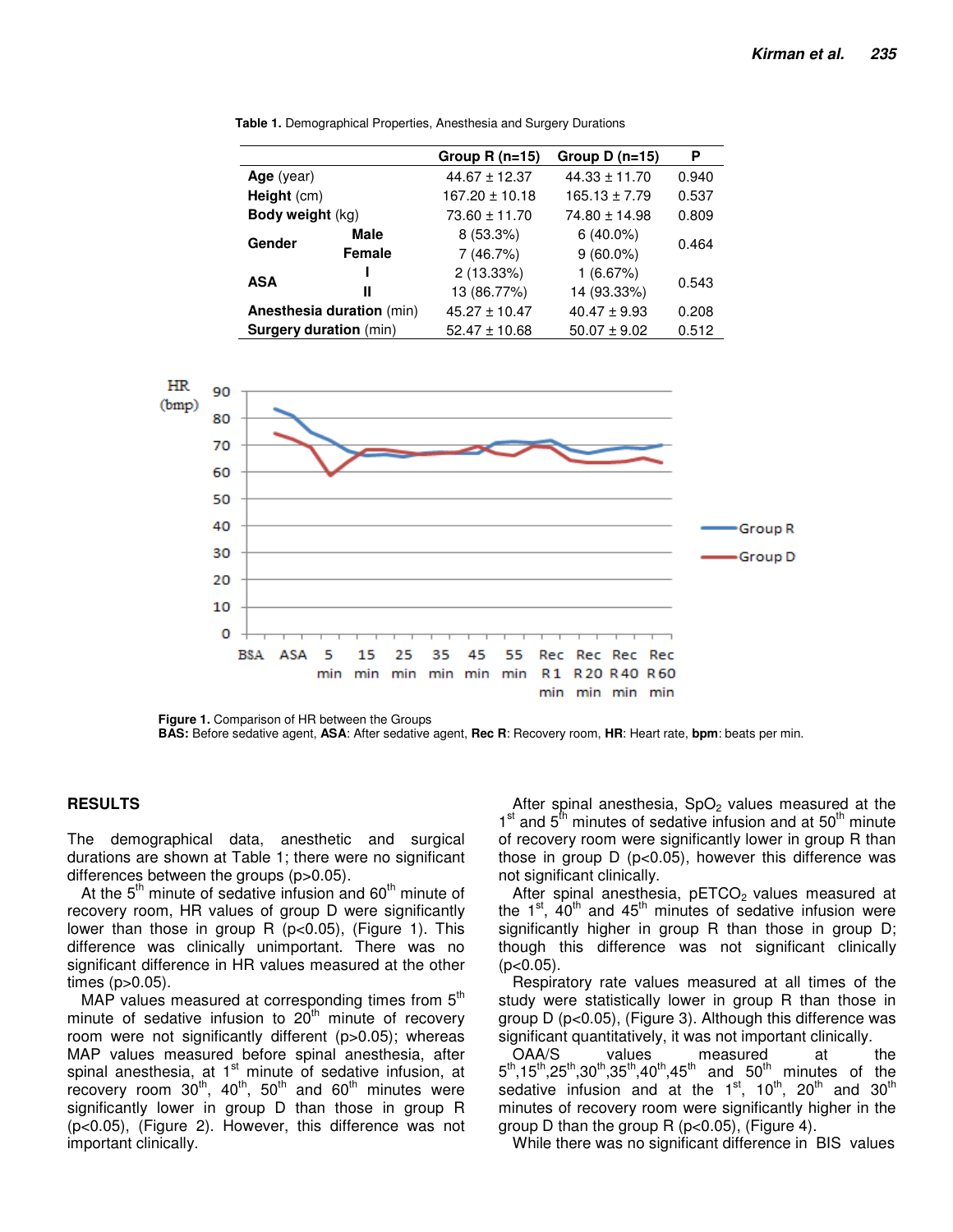

**Figure 2.** Comparison of Mean Arterial Pressure between the Groups **BAS:** Before sedative agent, **ASA:** After sedative agent, **Rec R:** Recovery room, **MAP:** Mean arterial pressure.



**Figure 3:** Comparison of Respiratory Rates between the Groups **BAS:** Before sedative agent, **ASA:** After sedative agent, **Rec R:** Recovery room, **RR:** Respiration rate.



**Figure 4.** Comparison of OAA/S between the Groups **BAS:** Before sedative agent, **ASA:** After sedative agent, **Rec R:** Recovery room, **OAA/S:** Observer's Assessment of Alertness/Sedation Scale.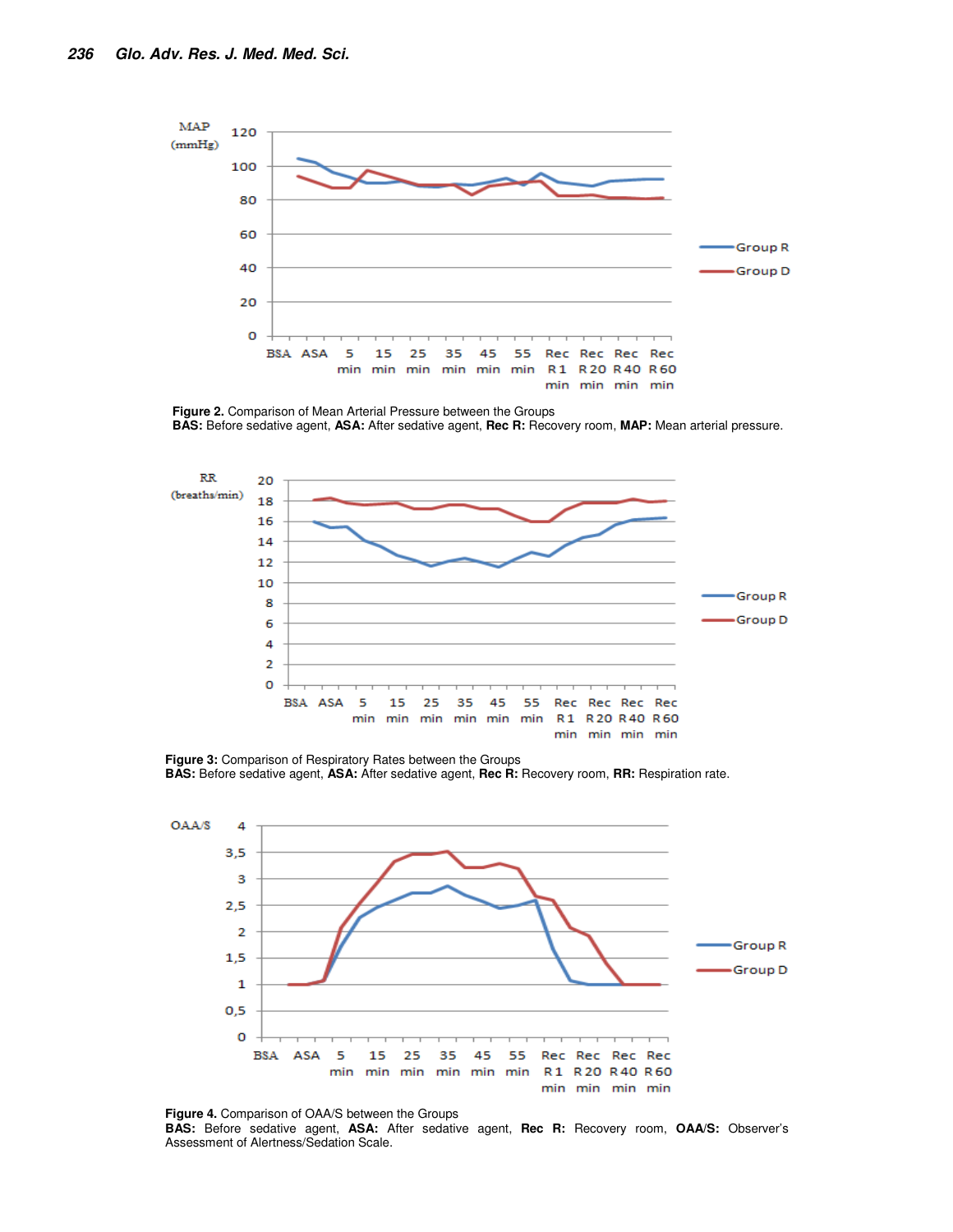

**Figure 5.** Comparison of BIS Values between the Groups **BAS:** Before sedative agent, **ASA:** After sedative agent, **Rec R:** Recovery room, **BIS:** Bispectral index.

measured at corresponding times before spinal anesthesia (p>0.05), BIS values measured at all of the other times were significantly lower in the group D than the group  $R$  (p $<$ 0.05), (Figure 5).

Recovery times in group R and group D were significantly different and measured as  $7,67 \pm 5,50$  and  $33,33 \pm 6,17$  minutes, respectively, (p<0.001).

Treatment necessitating hypotension or bradycardia was not occurred in any of the patients. No side effects during the study were observed, except nausea seen in 1 patient in group R that was treated with 10 mg iv metoclopramide.

# **DISCUSSION**

Our study revealed that, lower BIS values and higher OAA/S scores, which mean deeper sedation, were observed with dexmedetomidine compared to remifentanil. On the other hand, shorter recovery time was observed in remifentanil group.

Remifentanil is a short acting agent different from the other opioids with its infusion time independent half life of 3-6 min and terminal half life of 10-20 min. Due to short time of both onset and cessation of action it is an appropriate agent for sedation and analgesia in ambulatory anesthesia (Lauwers et al., 1999).

Dexmedetomidine is a central acting  $\alpha_2$ -reseptor agonist having a fast distribution phase with approximately 6 min distribution half life and 2 hour elimination half life. It has many characteristics such as inhibition of sympathetic activity, diminution in hemodynamic response, anxiolysis, and sedation, and analgesia, intraoperative sparing effect on anesthetics and even in high doses not causing respiratory depression.

Sedation related risks are associated with sedation level. It should be monitored for prevention of these risks. In our study in order to monitorize the consciousness and sedation levels of patients, we used BIS and frequent assessment of OAA/S scores.

Dexmedetomidine has been used in different doses to provide intraoperative sedation in many studies so far. In general, it has been administered with a loading dose of 0.5-1 µg/kg in 10 minutes and an infusion rate of 0.2-0.7 µg/kg/min. Remifentanil dose for intraoperative sedation is generally 0,025-0.1 µg/kg/min, following a bolus dose of 0.5-1 µg/kg.

The basic effects of  $\alpha_2$ -agonists on cardiovascular system consist of decreasing heart rate and systemic vascular resistance, indirectly lessening myocardial contraction, decreasing systemic blood pressure and cardiac output (Reves et al., 2005). Remifentanil decreases heart rate and blood pressure like the other µ opioid receptor agonists in dose dependent manner (Thompson and Rowbotham, 1996). Many studies have investigated cardiovascular effects of dexmedetomidine and remifentanil. Apan et al. (Apan et al., 2009) have compared dexmedetomidine and midazolam administered for sedation and found reduction in heart rate in late surgical and early postoperative periods in dexmedetomidine group. Balcı et al. (Balcı et al., 2006) have investigated effects of propofol and dexmedetomidine administered for intraoperative sedation on hemodynamics and revealed greater effect of dexmedetomidine on decreasing MAP and HR. Richa et al. (Richa et al., 2008) have compared dexmedetomidine and remifentanil administered for sedation and found lower MAP and HR values with remifentanil group than that with dexmedetomidine. Chaves et al. (Chaves et al., 2003) have investigated hemodynamic and metabolic effects of dexmedetomidine and remifentanil and found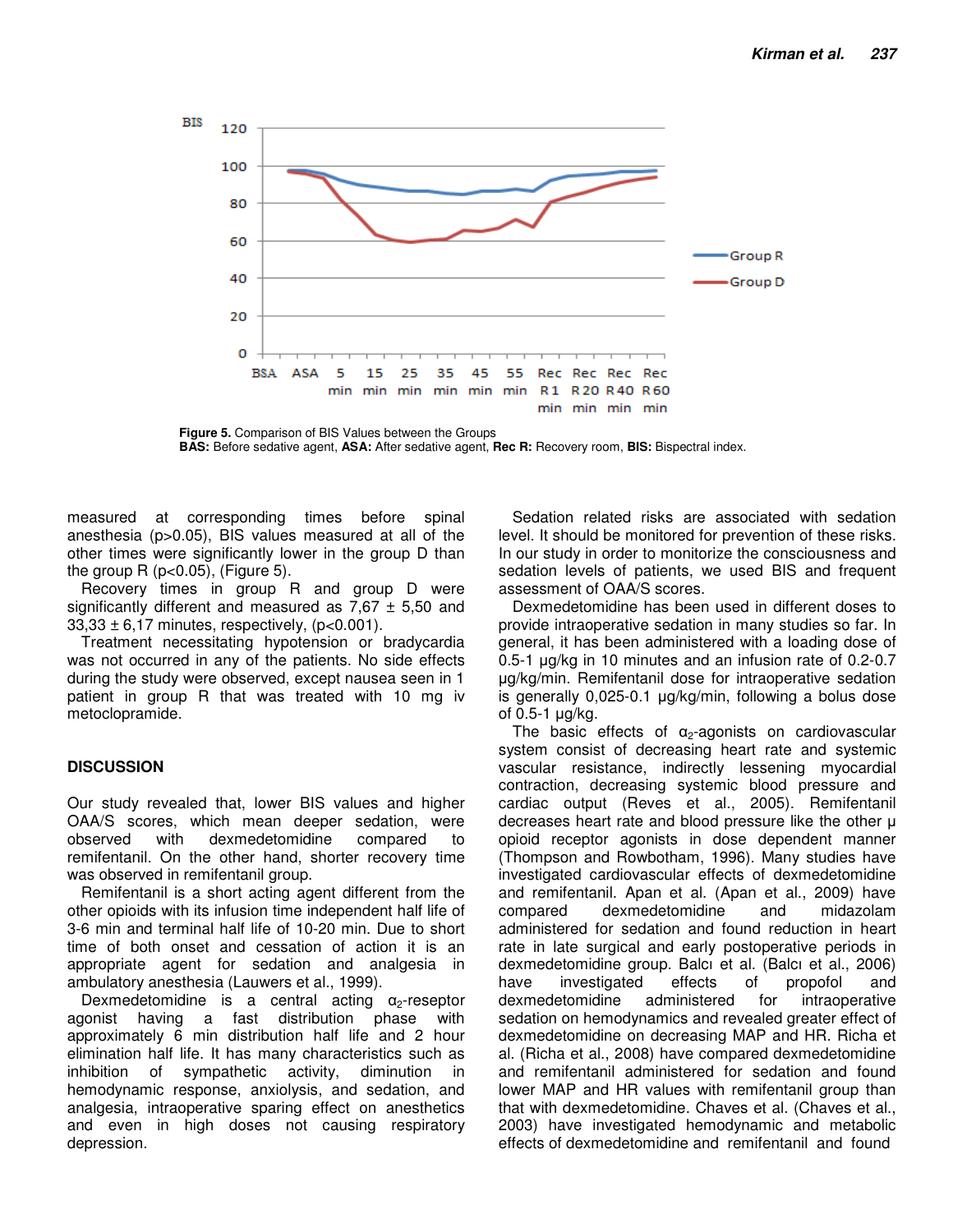higher SAP and DAP values with dexmedetomidine than those with remifentanil. In our study HR and MAP values have been determined to be significantly low in dexmedetomidine group compared to remifentanil group. However, this difference was clinically insignificant and has not necessitated any intervention.

During dexmedetomidine infusion and in particular during loading dose administration, hypotension and bradycardia can occur. These cardiovascular side effects can be brought to ignorable levels by reducing initial bolus dose. After the termination of infusion, rebound cardiovascular effects and effects due to withdrawal syndrome won't be observed because of the slow increase of these values (Alagöl et al., 2006). Hemodynamic effects due to dexmedetomidine administration are biphasic like the other  $\alpha$ -agonists (Paris and Toner, 2005). This biphasic effect consists of an initial blood pressure increase caused by peripheral α2-adrenoceptor stimulation and a latter blood pressure decrease due to stimulation of  $\alpha_2$ -adrenoceptors in central nervous system (CNS). Because the biphasic effect of dexmedetomidine is associated with drug administration rate, it can be attenuated by administering the drug over 5 minutes (Hall et al., 2000). No biphasic effect on blood pressure was occurred in dexmedetomidine group in our study.

One of the most important and feared conditions in sedated patients operated under local or regional anesthesia is respiratory depression.Lauwers et al. (Lauwers et al., 1999) compared iv midazolam and 3 different infusion doses of remifentanil administered for sedation and have observed that, remifentanil added to midazolam caused respiratory depression in dose dependent manner. Alhashemi et al. (Alhashemi, 2006) who compared dexmedetomidine and midazolam administered for sedation have determined that  $SpO<sub>2</sub>$ values were lower without any desaturation and expired- $CO<sub>2</sub>$  was not markedly different in midazolam group. Mingus et al. (Mingus et al., 1998) compared propofol with the least dose of remifentanil  $(3 \mu/kg/h)$  for sedation and have observed more respiratory depression in propofol group. Ramsey et al. (Ramsay et al., 2006) haven't observed desaturation in spontaneously breathing and consciously sedated patients using dexmedetomidine. Scher et al. (Scher and Gitlin, 2003) preferred dexmedetomidine due to antisialagogue effects and sparing respiratory depression in awake fiberoptically intubated patients. In our study,  $SpO<sub>2</sub>$  values measured at certain intervals were lower and  $ETCO<sub>2</sub>$  values measured at certain intervals were higher in group R than in group D. Respiratory rates were lower in group R during the entire follow up period; however we didn't experienced respiratory depression in any of the patients. We linked this to oxygenizing the patients with 3 L/min oxygen via face mask during their stay in operation room. As well as we haven't experienced respiratory depression due to dexmedetomidine administration in our study and

no reports concerning it were found in the literature, we think, dexmedetomidine should be the first choice in conscious sedation for the patients having risks of respiratory depression.

Another parameter should be evaluated in monitorized patient care is sedation level. Consciousness is evaluated by many scale systems such as subjective five-point sedation scale, Ramsay sedation scale scoring and OAA/S scoring. It can also be evaluated by BIS, a practical and objective method of electroencephalogram to measure the direct effects of sedation on brain. BIS values of 40-60 necessitate immediate intervention of anesthetist (Song et al., 1997) and decreased anesthetic drug requirements (Gan et al., 1997). One of the objective advantages of BIS usage is administering realtime sedation without any need of external stimulations (Apan et al., 2009). Ease of use, being automatic and objective make BIS an effective method in overcoming interrupted and deep sedation.

Many studies in the literature have used various sedation scores at different time intervals. Bower et al. ( Bower et al., 2000) and Ibrahim et al. (Ibrahim et al., 2001) have determined that, BIS level and OAA/S score are correlated. Liu et al. (Liu et al., 1996) compared OAA/S score with BIS, 95% spectral edge frequency, median frequency and delta, theta, alpha, beta power band correlation and have determined that, OAA/S scores best correlate with BIS. Therefore, in our study we evaluated the sedation levels by BIS and OAA/S. OAA/S scores from  $5<sup>th</sup>$  minute of sedative infusion to  $50<sup>th</sup>$  minute of recovery room were higher in dexmedetomidine group. Furthermore, BIS scores were lower in dexmedetomidine group during the entire follow up period. These results show that, dexmedetomidine provides better sedation than remifentanil. Ayoglu et al. (Ayoğlu et al., 2007) have shown that dexmedetomidine provides effective sedation. Koroglu et al. (Köroğlu et al., 2005) compared dexmedetomidine with midazolam administered for sedation during magnetic resonance imagining (MRI) in children and have obtained better and shorter sedation with dexmedetomidine. Balcı et al. (Balcı et al., 2006) compared propofol with dexmedetomidine administered for sedation and have found that, postoperative BIS values were significantly lower in dexmedetomidine group.

Muttu et al. (Muttu et al., 2005) have concluded that postoperative recovery with dexmedetomidine is faster than midazolam. Koroglu et al. (Köroğlu et al., 2005) have observed that recovery from sedation during MRI with dexmedetomidine and midazolam were in 24 and 25 minutes respectively. Yaddanapudi et al. (Yaddanapudi et al., 2007) have demonstrated that, recovery times from sedation in patients undergoing urological surgery with spinal anesthesia under propofol and midazolam sedation were average 8.9 and 12.5 minutes, respectively. Aantaa et al. (Aantaa et al., 1990) compared dexmedetomidine and midazolam administered via